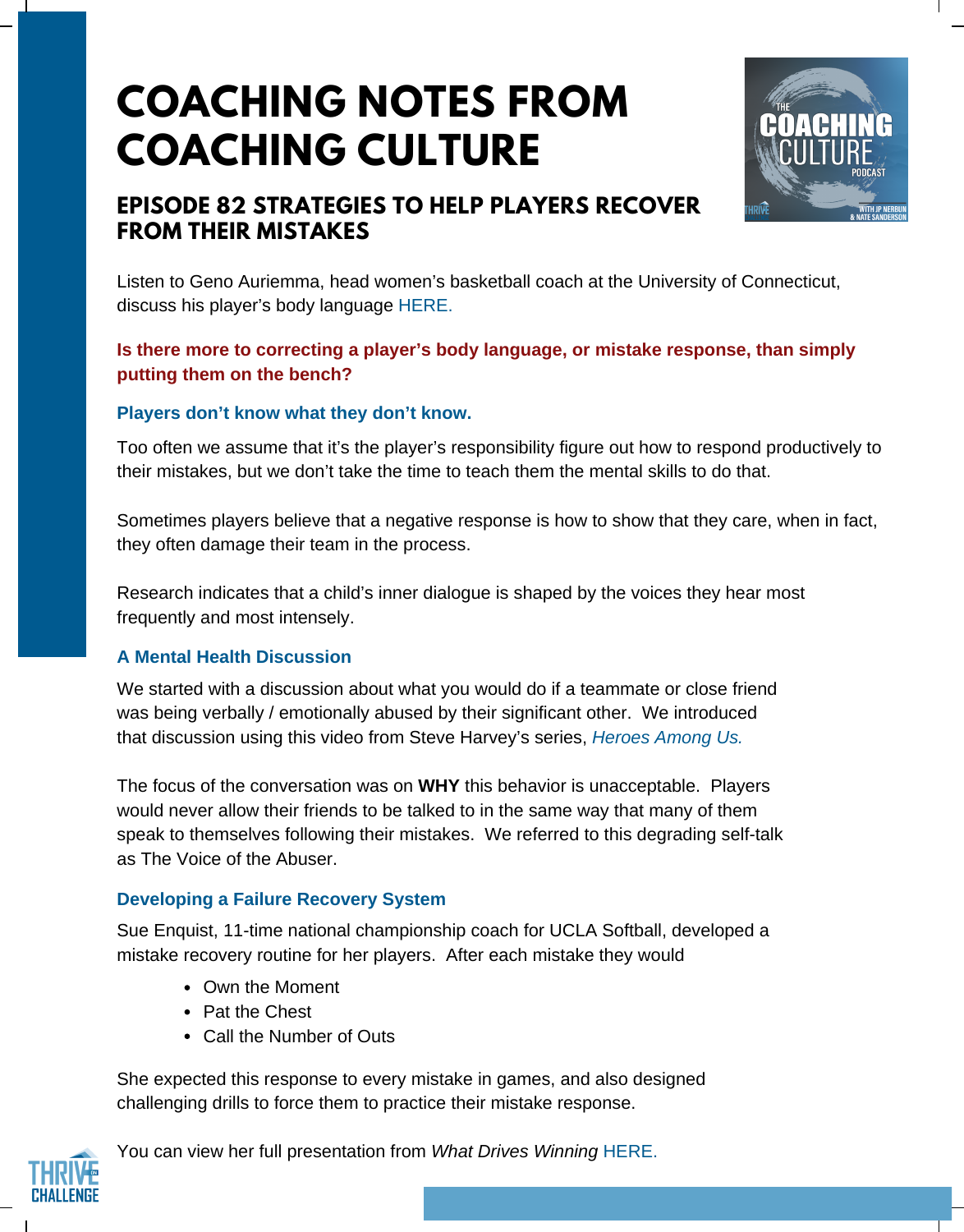# **COACHING NOTES FROM COACHING CULTURE**



## **EPISODE 82 STRATEGIES TO HELP PLAYERS RECOVER FROM THEIR MISTAKES**

## **Key Quote -** *"Failure recovery is the key to sustained excellence."*

Developing a Failure Recovery System normalizes mistakes - it acknowledges that mistakes are inevitable, but we are prepared for them.

Mistake response is 100% under the control of the individual athlete regardless of their personality.

### **The Three Parts of the Individual Mistake Response**

- 1. Acknowledge the mistake
- 2. A ritual that symbolizes the break between what happened to what is about to happen
	- A Physical Response (tighten the ponytail, throw the grass, punch your leg, etc)
	- A Mental Ritual (a script repeated internally after each mistake)
- 3. Refocus on "what's important now"
	- Communicate something you control going into the next play
	- Give reminders about what happens next
	- Animate with a surge of energy in the next play

Eye contact and acknowledging your teammates taking responsibility for a mistake is an opportunity for connection and affirmation before the next play.

Once players have been taught a mistake recovery system they should be held accountable to that the same way as any other expectation in your program.

### **Failure is Feedback - Not a Verdict**

Coaches must encourage players to view their mistakes as opportunities to learn, particularly in how they reflect on their performance. Mistakes should be embraced as something that can help players get better.

Be intentional in your language, and be willing to model a response to your own mistakes. A frequent phrase our players hear in practice from me is, "That was bad coaching."